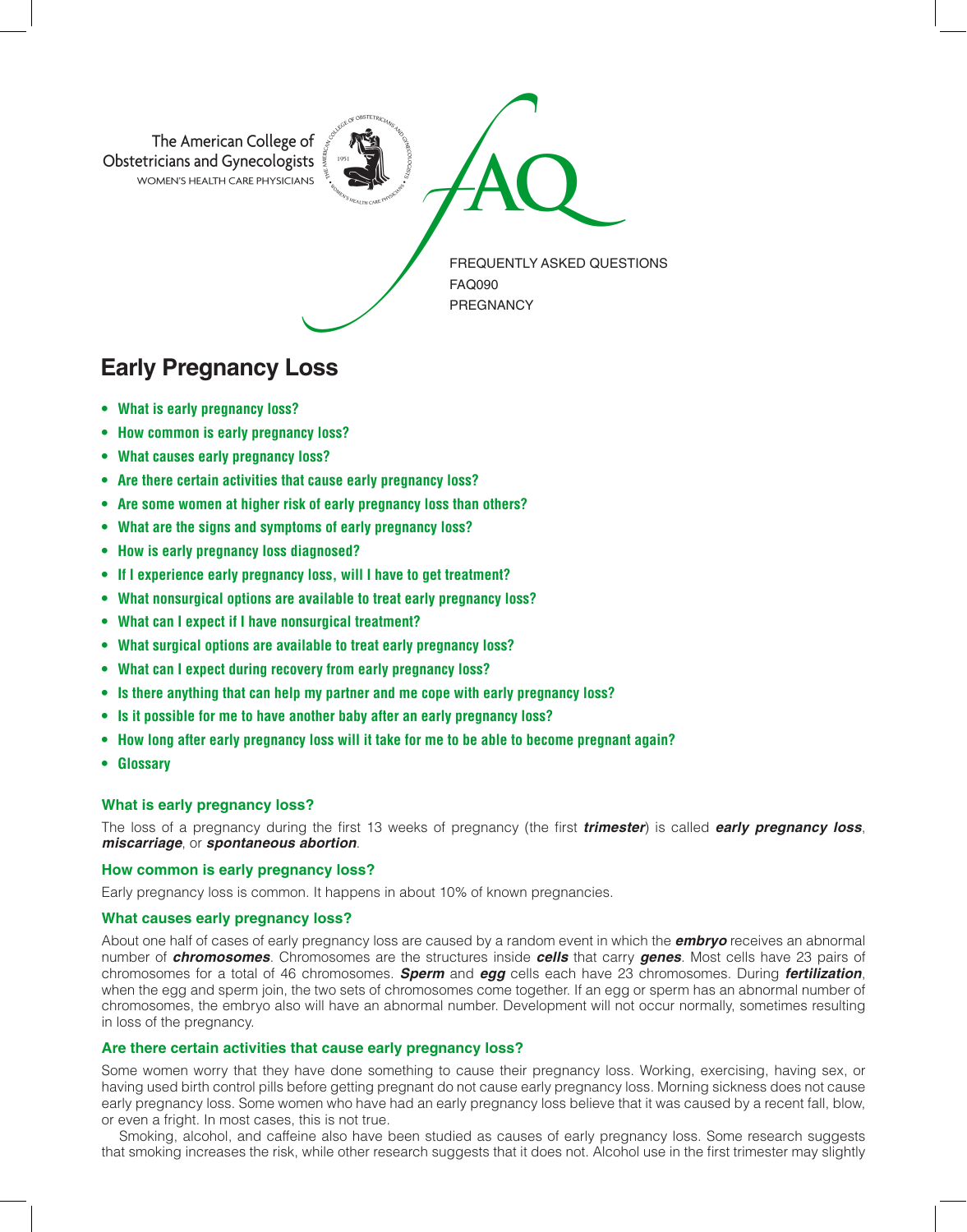increase the risk of early pregnancy loss, but the research is not clear. In any case, it is best to avoid smoking and drinking alcohol during pregnancy. Consuming 200 mg or less of caffeine a day (the amount in two cups of coffee) does not appear to increase the risk of early pregnancy loss.

# **Are some women at higher risk of early pregnancy loss than others?**

The likelihood of early pregnancy loss occurring increases as a woman gets older. Early pregnancy loss occurs in more than one third of pregnancies in women older than 40 years.

#### **What are the signs and symptoms of early pregnancy loss?**

Bleeding and cramping are the most common symptoms of early pregnancy loss. A small amount of bleeding and cramping in early pregnancy is relatively common. Bleeding often stops on its own, and the pregnancy continues normally. Bleeding and cramping also can be signs of other pregnancy problems, such as *ectopic pregnancy*. If you have any of these signs or symptoms, contact your obstetrician–gynecologist (ob-gyn) or other member of your health care team.

#### **How is early pregnancy loss diagnosed?**

If you have signs and symptoms of early pregnancy loss, you most likely will have a physical exam. Your obstetrician will ask you questions about when the bleeding started, how much you are bleeding, and whether you have pain or cramping. An *ultrasound exam* may be done to check whether the embryo is still growing in the *uterus* or to detect the presence of a heartbeat. You may have a test to measure the level of *human chorionic gonadotropin (hCG)* in your blood. This substance is made by the developing placenta. A low or decreasing level of hCG can mean loss of the pregnancy. Several ultrasound exams and hCG tests may be necessary to confirm that pregnancy loss has occurred.

#### **If I experience early pregnancy loss, will I have to get treatment?**

When a pregnancy is lost, some of the pregnancy tissue may remain in the uterus. This tissue needs to be removed. There are several ways this can be done. If the situation is not an emergency, you can help choose the type of treatment. The available options have similar risks, which include infection and heavy bleeding. The risk of serious complications, regardless of the type of treatment, is very small.

If your blood type is Rh negative, you also likely will receive a shot of *Rh immunoglobulin* after an early pregnancy loss. Problems can arise in a future pregnancy if you are Rh negative and the *fetus* is Rh positive. These problems can be prevented by giving Rh immunoglobulin after a pregnancy loss.

## **What nonsurgical options are available to treat early pregnancy loss?**

If you do not show any signs of an infection, one option is to wait and let the tissue pass naturally. This usually takes up to 2 weeks, but it may take longer in some cases. Another option is to take medication that helps expel the tissue.

#### **What can I expect if I have nonsurgical treatment?**

You will have bleeding. The bleeding usually is heavier than a menstrual period and lasts for a longer time. Cramping pain, diarrhea, and nausea also can occur. Your ob-gyn may prescribe pain medication. You may pass tissue in addition to bleeding. With an early pregnancy loss, the pregnancy tissue resembles a blood clot. It does not look like a baby. An ultrasound exam or blood tests for hCG usually are done afterward to confirm that all of the tissue has been expelled. If it has not, you may need to have surgical treatment.

# **What surgical options are available to treat early pregnancy loss?**

Surgery is recommended if you have signs of an infection, heavy bleeding, or other medical conditions. One surgical option is called *vacuum aspiration*. In this procedure, a thin tube attached to a suction device is inserted into the uterus to remove the tissue. The procedure may be performed in your doctor's office. *Local anesthesia* is used. You also may be given medication to help you relax. Another option is called *dilation and curettage (D&C)*. In a D&C, the *cervix* is dilated (opened), and an instrument is used to remove the pregnancy tissue. A D&C usually is done in an operating room or surgical center. *General anesthesia* or *regional anesthesia* may be used.

# **What can I expect during recovery from early pregnancy loss?**

You may be advised not to put anything into your vagina (such as using tampons or having sexual intercourse) for 1–2 weeks after an early pregnancy loss. This is to help prevent infection. Call your ob-gyn right away if you have any of the following symptoms:

- Heavy bleeding (soaking more than two maxi pads per hour for more than 2 hours in a row)
- Fever
- Chills
- Severe pain

### **Is there anything that can help my partner and me cope with early pregnancy loss?**

If you or your partner is having trouble handling the feelings that go along with this loss, talk to your ob-gyn or other member of your health care team. You also may find it helpful to talk with a counselor. Support groups—either online or in person can be helpful. SHARE: Pregnancy and Infant Loss Support, Inc. (www.nationalshare.org) lists local support groups and offers online resources to help with grief and healing.